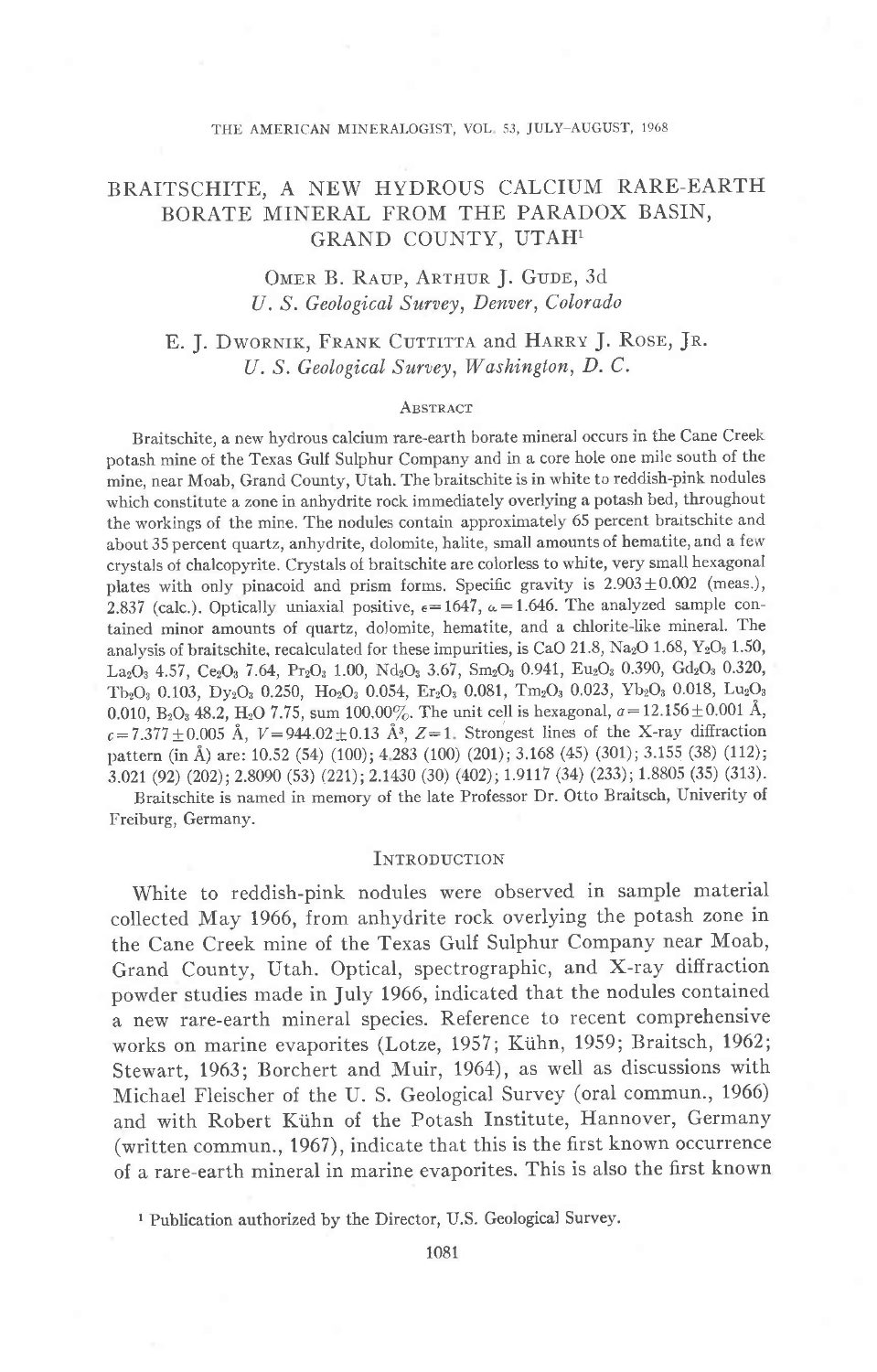rare-earth borate (Tennyson, 1963; Vlasov, 1961). Braitschite is the "rare-earth mineral" reported by Raup, Gude, and Groves (1967).

This mineral is named in memory of the late Professor Dr. Otto Braitsch, University of Freiburg, Germany, who, in his regrettably short career, made great contributions to the field of evaporite mineralogy and geochemistry.<sup>1</sup> The name is pronounced britsch'ite. Type material will be preserved at the U. S. National Museum, Catalog Number 120627.

## OCCURRENCE

Braistschite occurs in nodules in anhydrite rock that is part of a thick sequence of marine evaporites of the Paradox Member, Hermosa Formation of Pennsylvanian age, in the Paradox Basin in southeastern Utah (Hite, 1960; 1968). The nodules containing braitschite occur in a 6-inch, locally as much as 3-foot, zone in the basal part of an anhydrite bed that immediately overlies a sylvite-rich salt bed in the Cane Creek potash mine of the Texas Gulf Sulphur Company about eight miles southwest of Moab in the SE  $\frac{1}{4}$  sec. 24, T26S, R20E, Grand County, Utah (Fig. 1) and (Raup, Gude, and Groves, 1967). The zone of nodules, which occurs throughout the workings of the mine and in a drill core (CC-1 well) one mile south of the mine, ranges in depth from 3,000 to 3,500 feet.

The nodules occur in a host rock, predominantly anhydrite, that contains varying amounts of dolomite and halite and small amounts of pyrite, and detrital quartz and mica. The detrital quartz and mica are in the clay to silt size range. The nodules are composed of a finely crystalline aggregate of braitschite (approximately 65 percent) and anhydrite, dolomite, halite, small amounts of hematite, and a few crystals of chalcopyrite. The nodules are roughly spherical-the smaller, the more regular the shape-and range in size from about 0.05 to 8 mm (Fig. 2). Some of them appear to be compound-two, three, and four nodules having grown together from separate centers.

The finely disseminated crystals of hematite give the nodules a color ranging from pink to red. Most of the nodules are lighter in color toward their outer edge than at the center. This variation can be explained by the fact that the hematite is not evenly distributed throughout the nodules (Fig. 3a); at the outer edges the hematite appears to be in very small crystals and evenly distributed, whereas at the center it is more coarsely crystalline and the crystals are aggregated into small clots. Very small nodules appear to contain little or no hematite and are white.

Preliminary studies of the red mineral grains yielded a weak X-ray pattern similar to that of hematite. Electronprobe analysis, however,

<sup>1</sup> The name braitschite has been approved in advance of publication by the Commission of New Minerals and Mineral Names, IMA.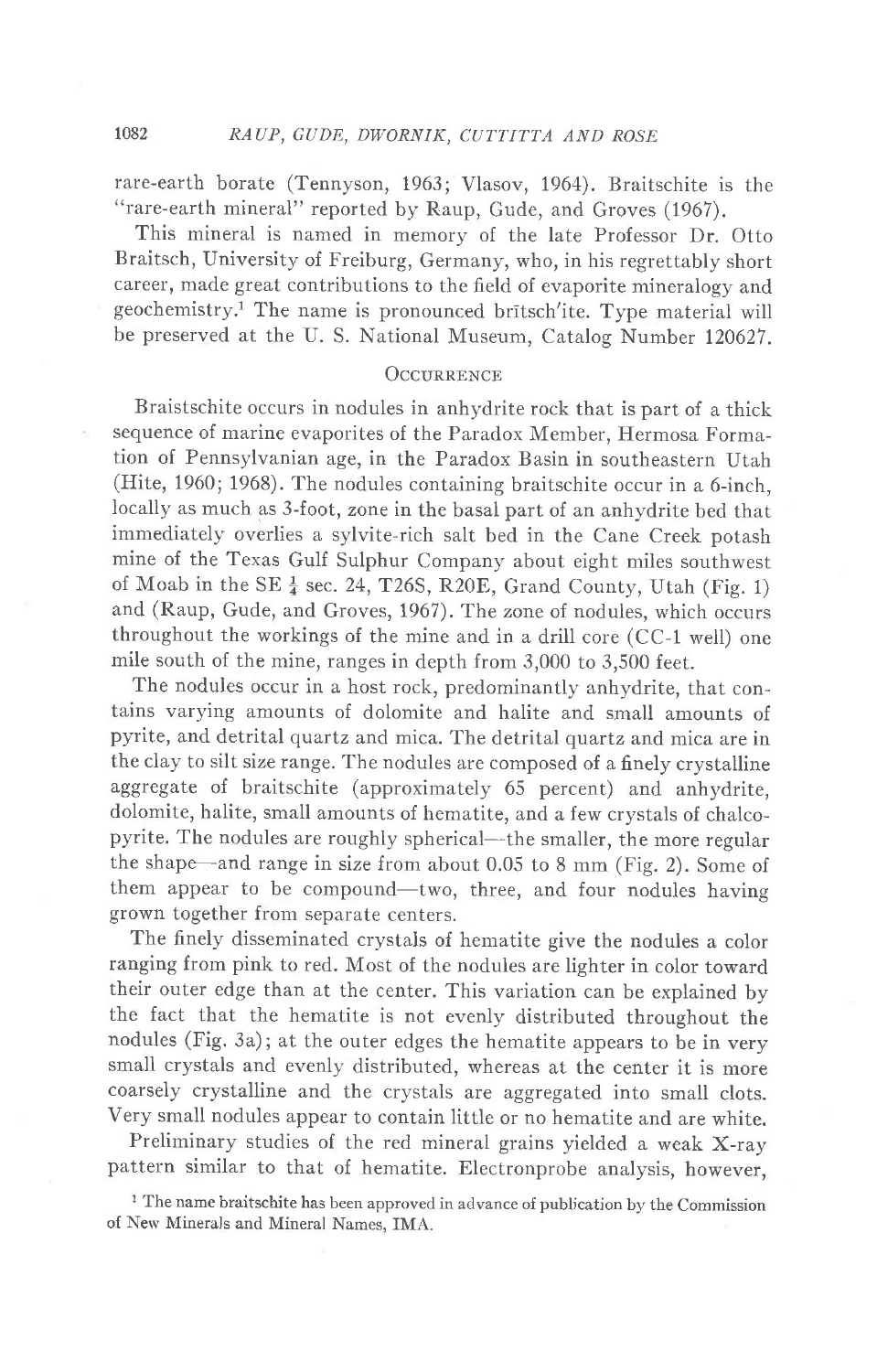

Fro. 1. Map showing the location in Grand County, Utah, of the two known occurrences of braitschite. Depth of occurrence in drill hole is 2.678 feet.

showed significant content of Ce, La, and Nd, in addition to major Fe. We obtained X-ray diffraction patterns on 4 of the 20 micron grains by use of microdiffraction camera developed by G. Desborough, U. S. Geological Survey, in an effort to describe the mineral grains more completely. The pattern obtained yielded 13 measurable lines which are coincident with the hematite standard. The true mineral composition of the reddish hematite grains is revealed in the scanning electron micrographs (Fig. 3b). With an enlargement of approximately  $3000 \times$  and the favorable depth of focus of the instrument, it is seen that the red mineral grains are aggregates of intimately intergrown crystals of hematite and braitschite. This association accounts for the detection of the rare-earth elements in the preliminary analyses.

Many of the larger nodules contain small sulfide crystals which have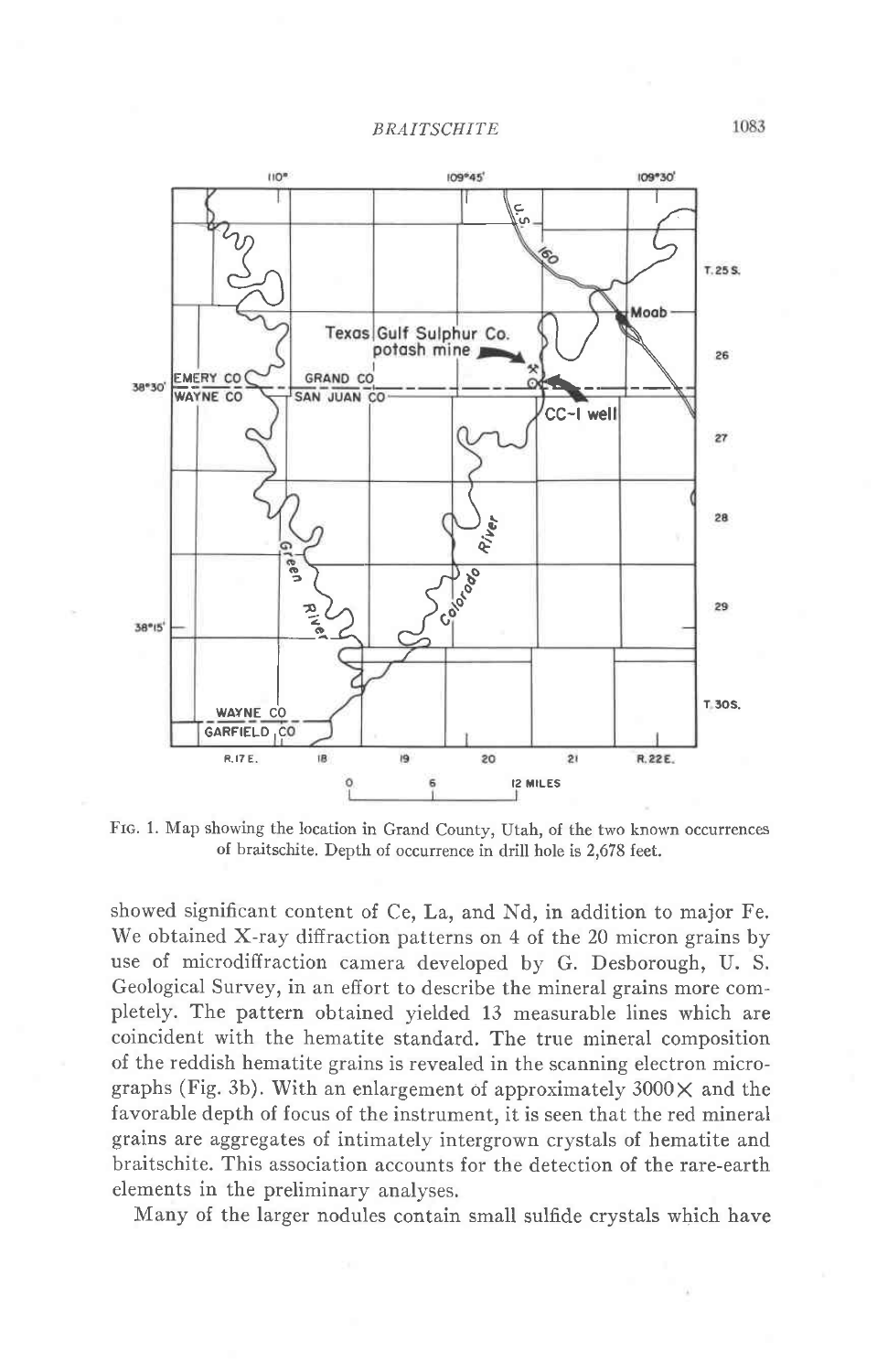

FIG. 2. Polished specimen of anhydrite rock with modules containing braitschite.

been identified as chalcopyrite by electron microprobe and X-ray diffraction analysis.

## **MORPHOLOGY**

The crystals of braitschite are simple hexagonal plates, having only prism and pinacoid faces, and range from 0.1 to 70 microns in diameter. The thickness of the plates varies inversely proportional to the diameter. The smaller crystals  $(0.1-10\mu)$  have an average thickness: diameter ratio of 1:3; the larger  $(50-70\mu)$  have an average ratio of 1:8.

All crystals that were observed are euhedral. Variations in shape are due to different degrees of development of the prism faces (Figs. 4, 5). The outline, as observed on the pinacoid, ranges from regular hexagonal to almost triangular with a progressive decrease in alternate prisms. In some crystals one pair of prisms is much better developed than the others, resulting in a "lozenge" shape.

## PHYSICAL AND OPTICAL PROPERTIES

The minute crystals of braitschite are colorless to white and have a vitreous luster.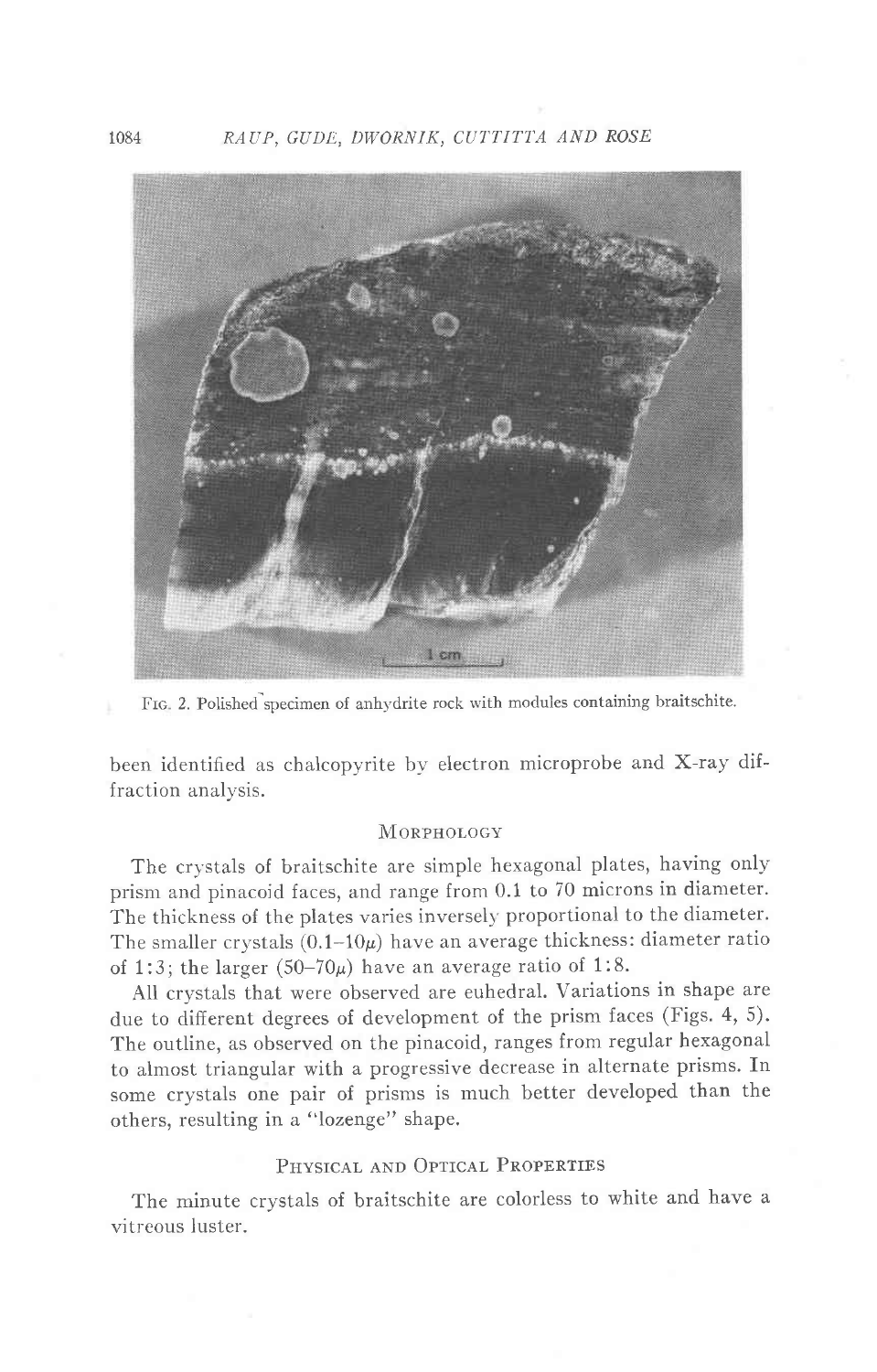



 $(b)$ 

Ftc. 3. Braitschite (a). Thin section of nodule containing braitschite showing distribution of hematite. Two dark spots at top of nodule are crystals of chalcopyrite. Plain light. b. Scanning electron micrographs of hematite grains. The bar represents 10 microns.

Specific gravity of braitschite, measured by centrifuge flotation in methylene iodide plus N,N,dimethylformamide, is  $2.903 \pm 0.002$ . Calculated specific gravity is 2.837.

Optical properties were determined by Ray E. Wilcox, U. S. Geological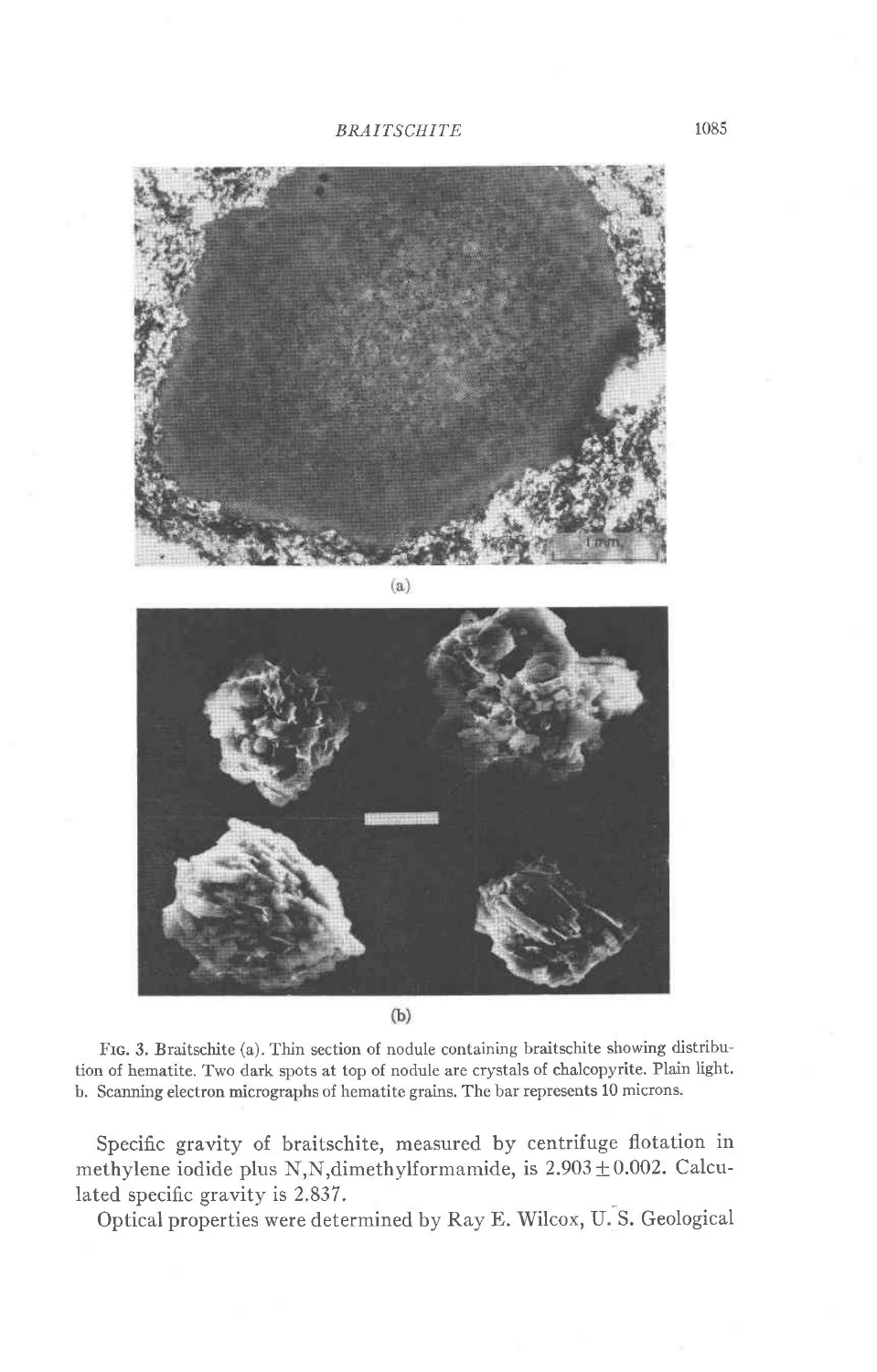

FIG. 4. Photomicrograph of braitschite crystals showing variation in shape.

Survey, on some of the largest crystals available (60-70 microns). These large crystals were obtained by means of an elutriating tube developed by Irving C. Frost, U. S. Geological Survey (1959). A concentrate of braitschite was piaced in the elutriating tube in a verv weak countercurrent of water. Because all the material in the sample had the same specific gravity, the small crystals were held in suspension and the large crystals slowly settled to the bottom of the tube. Indices of refraction and optic sign were determined for single crystals in checked immersion oils by the use of a spindle stage developed by Wilcox (1959). The crystals were optically uniaxial positive,  $\epsilon = 1.647 \pm 0.002$ ,  $\omega = 1.646$  $\pm$  0.002. Birefringence was measured by means of a rotatable compensator and was determined to be  $0.0015 \pm 0.0002$ .

Braitschite fails to show absorption spectra in the visible region for praseodymium and neodymium through a microspectroscope in the technique described by Adams (1965). Weak absorption spectral bands, similar to those of solution spectra, are observed, however, when braitschite is dissolved in a borax bead. The lack of absorption spectra in crystalline braitschite is probably related to properties of the crystal structure (Adams, 1965, p. 362; oral commun., 1967).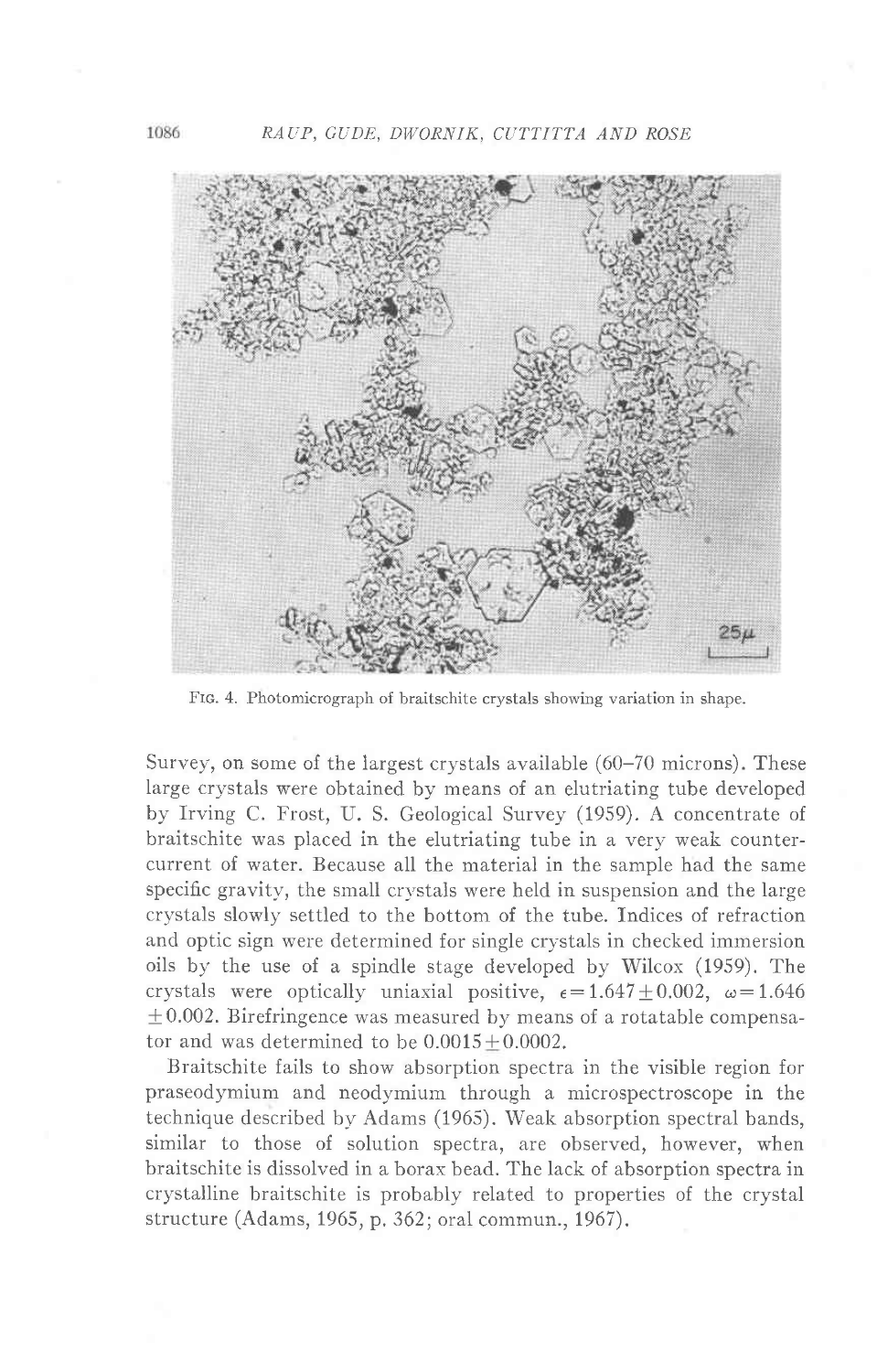

Frc. 5. Eiectron micrograph of a water-etched surface of nodule containing braitschite. Hexagonal crystals of braitschite are seen standing in relief on etched surface. Electron micrograph by PauI D. Blackmon.

## **X-RAY DATA**

A precession pattern was made by Joan R. Clark, U. S. Geological Survey (oral commun., 1967), of a crystal 65 microns in diameter and approximately 10 microns thick. Just enough usable reflections were obtained after a 100-hour exposure to index the pattern as hexagonal. The data were too scant to determine the space group. From these preliminary cell constants ( $a=12.150$  Å,  $c=7.378$  Å) the powder pattern was success-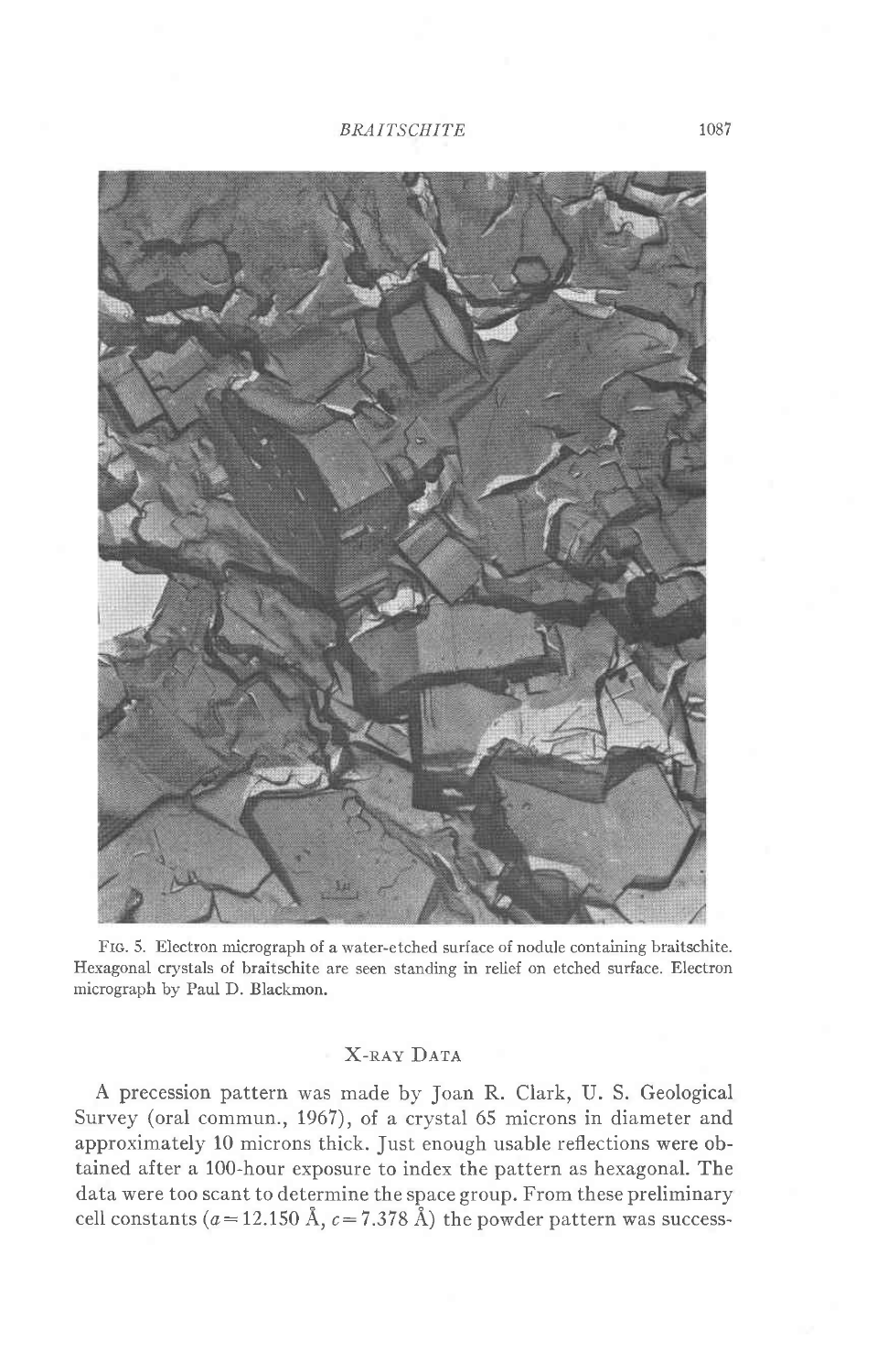| TABLE 1. X-RAY DIFFRACTION POWDER DATA FOR BRAITSCHITE                                                                      |                         |  |
|-----------------------------------------------------------------------------------------------------------------------------|-------------------------|--|
| (Diffractometer, Copper Radiation, Nickel Filter, Si internal standard)<br>Hexagonal: Primitive(?) $a = 12.256 \pm 0.001$ Å |                         |  |
|                                                                                                                             | $c = 7.377 \pm 0.005$ Å |  |

|                                   | . |  |  |  |  |  |  |
|-----------------------------------|---|--|--|--|--|--|--|
| $V = 944.02 \pm 0.13 \text{ Å}^3$ |   |  |  |  |  |  |  |
|                                   |   |  |  |  |  |  |  |

| hkl        | $d$ (calc)       | $d$ (obs) | I                                                         | hkl        | $d$ (calc) | $d$ (obs) | $\boldsymbol{I}$ |
|------------|------------------|-----------|-----------------------------------------------------------|------------|------------|-----------|------------------|
| 100        | 10.53            | 10.52     | 54                                                        | 332        | 1.7757     |           |                  |
| 001        | 7.377            | 7.381     | $\sqrt{3}$                                                | 114        | 1.7649     | 1,7653    | 6                |
| 110        | 6.078            | 6.074     | 15                                                        | 600        | 1.7545     |           |                  |
| 101        | 6.042            | 6.050     | 17                                                        | 422        | 1.7510     | 1.7514    | 24               |
| 200        | 5.264            | 5.260     | 19                                                        | 204        | 1.7406     | 1.7406    | 8                |
| 111        | 4.691            | 4.686     | 2                                                         | 430        | 1.7306     |           |                  |
| 201        | 4.285            | 4.283     | 100                                                       | 323        | 1,7231     |           |                  |
| 210        | 3.979            |           |                                                           | 601        | 1.7069     |           |                  |
| 002        | 3.689            | 3.688     | 8                                                         | 520        | 1.6857     | 1.6857    | 4                |
| 300        | 3.509            |           |                                                           | 431        | 1.6849     |           |                  |
| 211        | 3.502            | 3.501     | 5                                                         | 512        | 1.6826     |           |                  |
| 102        | 3.481            |           |                                                           | 413        | 1.6787     |           |                  |
| 301        | 3.169            | 3.168     | 45                                                        | 214        | 1.6733     |           |                  |
| 112        | 3.153            | 3.155     | 38                                                        | 521        | 1.6433     |           |                  |
| 220        | 3.039            |           |                                                           | 304        | 1.6326     |           |                  |
| 202        | 3.021            | 3.021     | 92                                                        | 610        | 1.6054     |           |                  |
| 310        | 2.9197           | 2.9199    | $\overline{7}$                                            | 503        | 1.5993     |           |                  |
| 221        | 2.8098           | 2.8090    | 53                                                        | 602        | 1.5844     | 1.5843    | $\overline{4}$   |
| 311        | 2.7148           | 2.7136    | 18                                                        | 224        | 1.5767     | 1.5771    | $\overline{4}$   |
| 212        | 2.7051           | 2.7072    | 16                                                        | 611        | 1.5686     |           |                  |
| 400        | 2.6318           | 2.6300    | 5                                                         | 432        | 1.5668     | 1.5666    | 3                |
| 302        | 2.5424           | 2.5418    | 22                                                        | 333        | 1.5636     |           |                  |
| 401        | 2.4788           | 2.4786    |                                                           | 314        | 1.5593     |           |                  |
| 003        | 2.4591           | 2.4589    |                                                           | 423        | 1.5467     | 1.5470    | 5                |
| 320        | 2.4151           | 2.4161    |                                                           | 522        | 1.5332     |           |                  |
| 103        | 2.3947           | 2.3926    |                                                           | 440        | 1.5194     |           |                  |
| 222        | 2.3454           | 2.3451    | $\begin{array}{c}\n 12 \\ 5 \\ 3 \\ 3 \\ 6\n \end{array}$ | 404        | 1.5104     | 1.5109    | 3                |
| 410        | 2.2972           |           |                                                           | 530        | 1.5039     |           |                  |
| 321        | 2.2952           |           |                                                           | 513        | 1.4989     |           |                  |
| 312        | 2.2893           | 2.2894    | 4                                                         | 441        | 1.4882     |           |                  |
|            |                  |           |                                                           |            | 1.4755     |           |                  |
| 113<br>203 | 2.2796<br>2.2280 |           |                                                           | 005<br>701 | 1.4736     |           |                  |
| 411        |                  | 2.2280    | 18                                                        |            | 1.4720     |           |                  |
|            | 2.1933           |           |                                                           | 612        |            |           |                  |
| 402        | 2.1424           | 2.1430    | 30                                                        | 324        | 1,4658     |           | 4                |
| 500        | 2.1054           |           |                                                           | 105        | 1.4612     | 1.4609    |                  |
| 213        | 2.0918           | 2.0914    | 21                                                        | 620        | 1.4598     |           |                  |
| 330        | 2.0259           |           |                                                           | 414        | 1.4382     |           |                  |
| 501        | 2.0246           |           |                                                           | 115        | 1.4338     |           |                  |
| 322        | 2.0205           | 2.0196    | 14                                                        | 621        | 1.4321     | 1.4320    | 5                |
| 303        | 2.0138           | 2.0136    | 10                                                        | 603        | 1.4282     |           |                  |
| 420        | 1.9894           | 1.9885    | 7                                                         | 205        | 1.4207     | 1,4207    | 6                |
| 331        | 1.9536           |           |                                                           | 433        | 1.4153     | 1.4158    | 6                |
| 412        | 1.9500           | 1.9505    | 15                                                        | 442        | 1.4049     |           |                  |
| 421        | 1.9208           | 1.9190    | 15                                                        | 710        | 1.3943     |           |                  |
| 223        | 1.9116           | 1,9117    | 34                                                        | 702        | 1.3926     |           |                  |
| 510        | 1.8907           |           |                                                           | 523        | 1,3904     |           |                  |
| 313        | 1.8809           | 1.8805    | 35                                                        | 504        | 1.3873     |           |                  |
| 004        | 1.8444           |           |                                                           | 215        | 1.3834     |           |                  |
| 511        | 1.8315           |           |                                                           | 711        | 1,3701     |           |                  |
| 502        | 1.8285           |           |                                                           | 344        | 1.3638     |           |                  |
| 104        | 1.8167           |           |                                                           | 305        | 1.3601     |           |                  |
| 403        | 1.7968           |           |                                                           | 622        | 1.3574     |           |                  |

Note: Pattern indexed and cell dimensions computer calculated by least-squares refinement.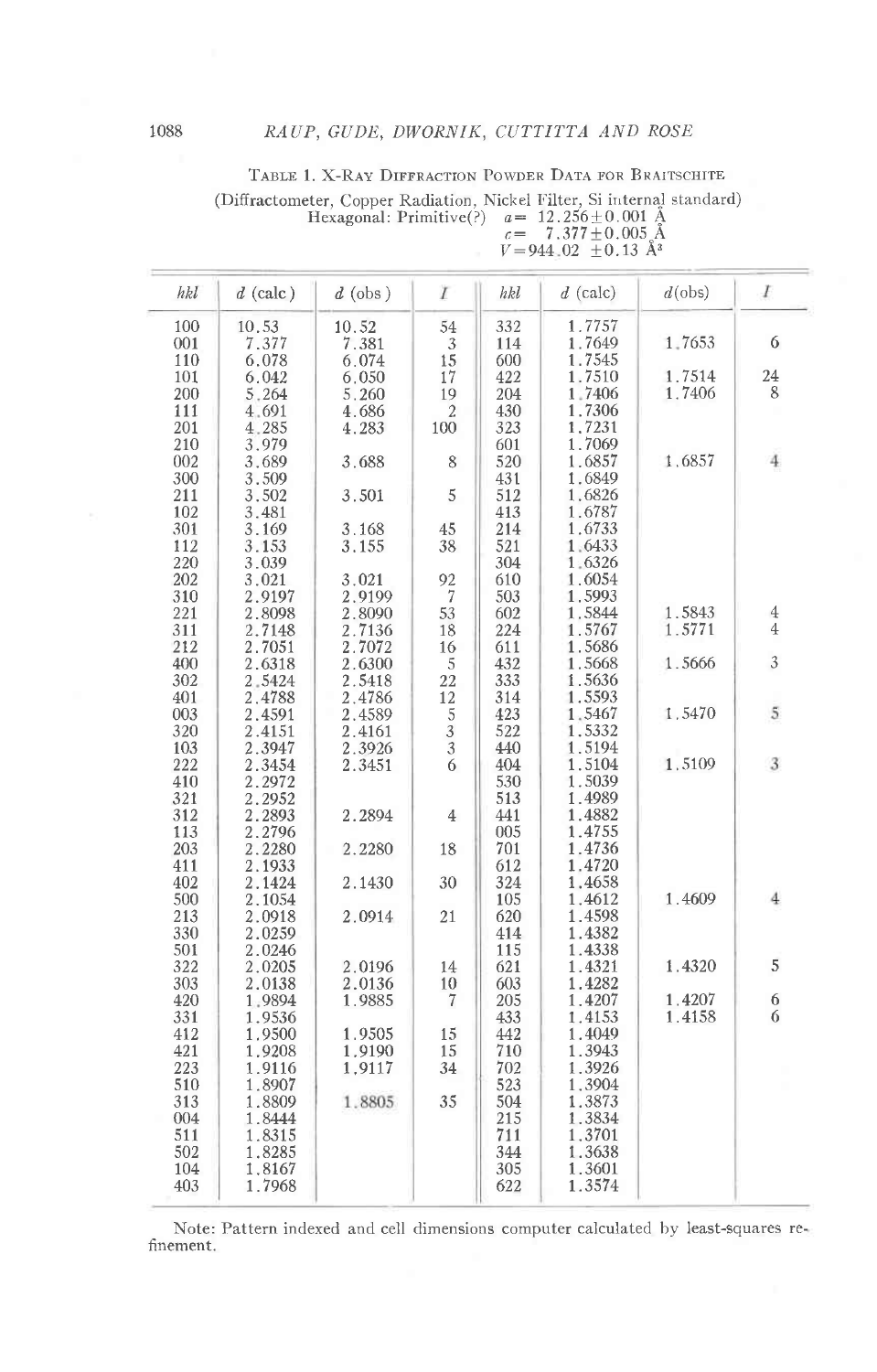| $\boldsymbol{I}$     | $d$ (obs) | $d$ (calc) | hkl |                             | $d$ (o's) | $d$ (clac) | hkld |
|----------------------|-----------|------------|-----|-----------------------------|-----------|------------|------|
|                      |           | 1.2861     | 720 |                             |           | 1.3525     | 424  |
|                      |           | 1.2830     | 533 |                             |           | 1.3478     | 540  |
| $\tilde{\mathbf{5}}$ | 1.2712    | 1.2712     | 604 |                             |           | 1.3443     | 613  |
|                      |           | 1.2670     | 721 | $\ensuremath{\mathfrak{Z}}$ | 1.3275    | 1.3273     | 225  |
|                      |           | 1.2660     | 542 |                             |           | 1.3263     | 630  |
|                      |           | 1.2620     | 434 |                             |           | 1.3259     | 541  |
|                      |           | 1.2591     | 325 |                             |           | 1.3202     | 514  |
|                      |           | 1.2553     | 623 | $\overline{4}$              | 1.3168    | 1.3169     | 315  |
|                      |           | 1.2481     | 632 |                             |           | 1.3159     | 800  |
|                      |           | 1.2443     | 524 |                             |           | 1.3054     | 631  |
|                      |           | 1.2414     | 415 |                             |           | 1.3043     | 712  |
|                      |           | 1.2394     | 802 |                             |           | 1.2955     | 801  |
|                      |           | 1.2321     | 810 | 5                           | 1.2926    | 1.2926     | 443  |
| $\overline{7}$       | 1.2294    | 1.2296     | 006 |                             |           | 1.2870     | 405  |

TABLE 1--(Continued)

fully computer processed by the least-squares refinement procedure (Evans et al., 1963).

X-ray diffraction powder data for braitschite are given in Table 1' Five separately prepared braitschite samples yielded patterns that vary Iess than 0.1 percent in the refined unit cell dimensions. Each pattern was made for approximately 5 mg of braitschite crystals ground and mixed with 0.5 mg of Si as the internal standard. The unoriented powder was mounted on a collodion membrane (Gude and Hathaway, 1961) and scanned to at least 60 degrees two theta at  $1/4^{\circ}$  2 $\theta$ /min. using nickel filtered copper radiation. The specimen for which the tabulated data are given was scanned from 5 to 80 $\degree$  20. All diffraction maxima were considered as  $CuK_{\alpha1}$  reflections for determining the 52 observed and 132 calculated spacings. Relative intensity values, measured as peak height above background, are consistent among the five patterns. Lines contributed by small amounts of quartz and dolomite were observed but not included in Table 1.

## CHEMICAL COMPOSITION AND ANALYTICAL METHODS

Braitschite is insoluble in water from 25° to 100°C. It is readily soluble in dilute HCl,  $HNO<sub>3</sub>$ , and  $H<sub>2</sub>SO<sub>4</sub>$ .

Material for analysis was prepared from about 5 grams of handpicked clean nodule fragments from crushed anhydrite rock. This material was leached in boiling distilled water, disaggregated ultrasonically, and filtered, repeated 20 times to remove halite and anhydrite. The few grains of chalcopyrite and most of the hematite was removed by centrifuge flotation in methylene iodide. Most of the quartz and dolomite was removed by flotation in bromoform. It was impossible to remove all of the very fine-grained quartz, dolomite, hematite and a chlorite-like mineral from the sample, and therefore they are included in the analysis.

The cleanest material obtained (760 mg.) was analyzed by means of an integrated system of chemical and instrumental micro-techniques. Twenty-seven inlividual constituents were determined from less than 225 milligrams of this cleanest mineral separate.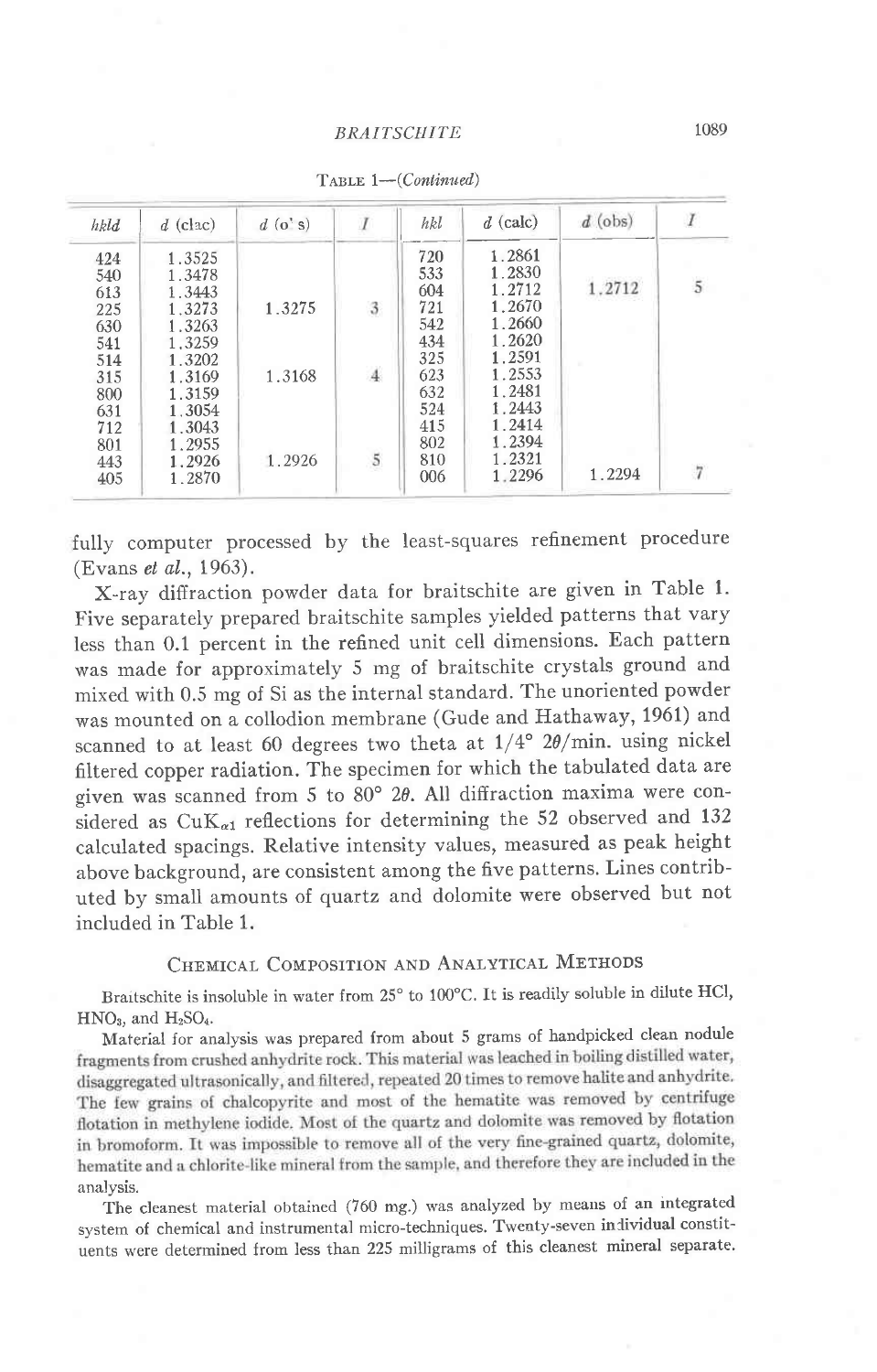Mg, Na, and K were determined by atomic absorption whereas total rare earths, carbonate C, organic C, H<sub>2</sub>O+ and H<sub>2</sub>O - were determined gravimetrically. SiO<sub>2</sub>, Al<sub>2</sub>O<sub>3</sub>, total iron as Fe<sub>2</sub>O<sub>3</sub>, CaO, Sc, Y, and the individual rare earths were determined by X-ray fluores-<br>cence spectroscopy. The Sc, Y, and individual rare earth contents were measured by a solution-dilution technique (Rose, Cuttitta, and Larson, 1965) on a 3-milligram portion of preconcentrated and separated oxides. This suite of elements produces a complex X-ray spectrum in which many of the analytical emission  $L_{\alpha}$  lines coincide with the  $L_{\beta}$  lines of a rare earth element several atomic numbers away. A micro-analytical method had to be developed by Cutlitta and Rose to correct for these interferences. The measurement of the boron content was accomplished by a modification (Martin and Hayes, 1952) of the NaOH titrimetric procedure in the presence of invert sugar. Boric acid was separated from interfering cations prior to the titration by ion exchange (Dowex  $50\times4$ , hydrogen form,  $50-$ 100 mesh, resin). The analytical results are presented in Table 2.

The molecular ratios (Table 2) indicate a formula for braitschite as follows:

$$
7(Ca, Na2)O·RE2O3·11B2O3·7H2O
$$

This formula provides only 50 oxygens and, 22 borons in each unit cell for a structure that is clearly hexagonal from the optical and X-ray evidence. These numbers of atoms, however, do not fit an ideal hexagonal space group. This problem is further complicated by the disparity between the density calculated from the X-rav cell values and the measured specific gravity.

An alternative formula has been suggested (Robert Kiihn, 196g, written communication) as follows:

$$
\rm 6(Ca,Na_2)O\cdot RE_2O_3\cdot 12B_2O_3\cdot 6H_2O
$$

which fits the hexagonal symmetry requirements. This formula can only be derived from the chemical analysis by assuming more contamination from clay minerals and dolomite, and reevaluating the boron value. Until further work on the crystal structure can be done and more material for chemical analyses can be acquired, the 7:1:11:7 formula must be considered as an approximation.

Figure 6 shows that the rare-earth oxides from Table 2 conform to oddo and Harkins' rule, the alternation of high and low abundances of the even- and odd-numbered elements (Rankama and Sahama, 1g50).

## ORIGIN

The origin of the nodules containing braitschite is difficult to explain. Because there are no other known rare-earth minerals in marine evaporites, and also no other known rare-earth borate minerals, there are no similar deposits to use for comparison. There are, however, a number of factors concerning the occurrence of this mineral which tell us somethins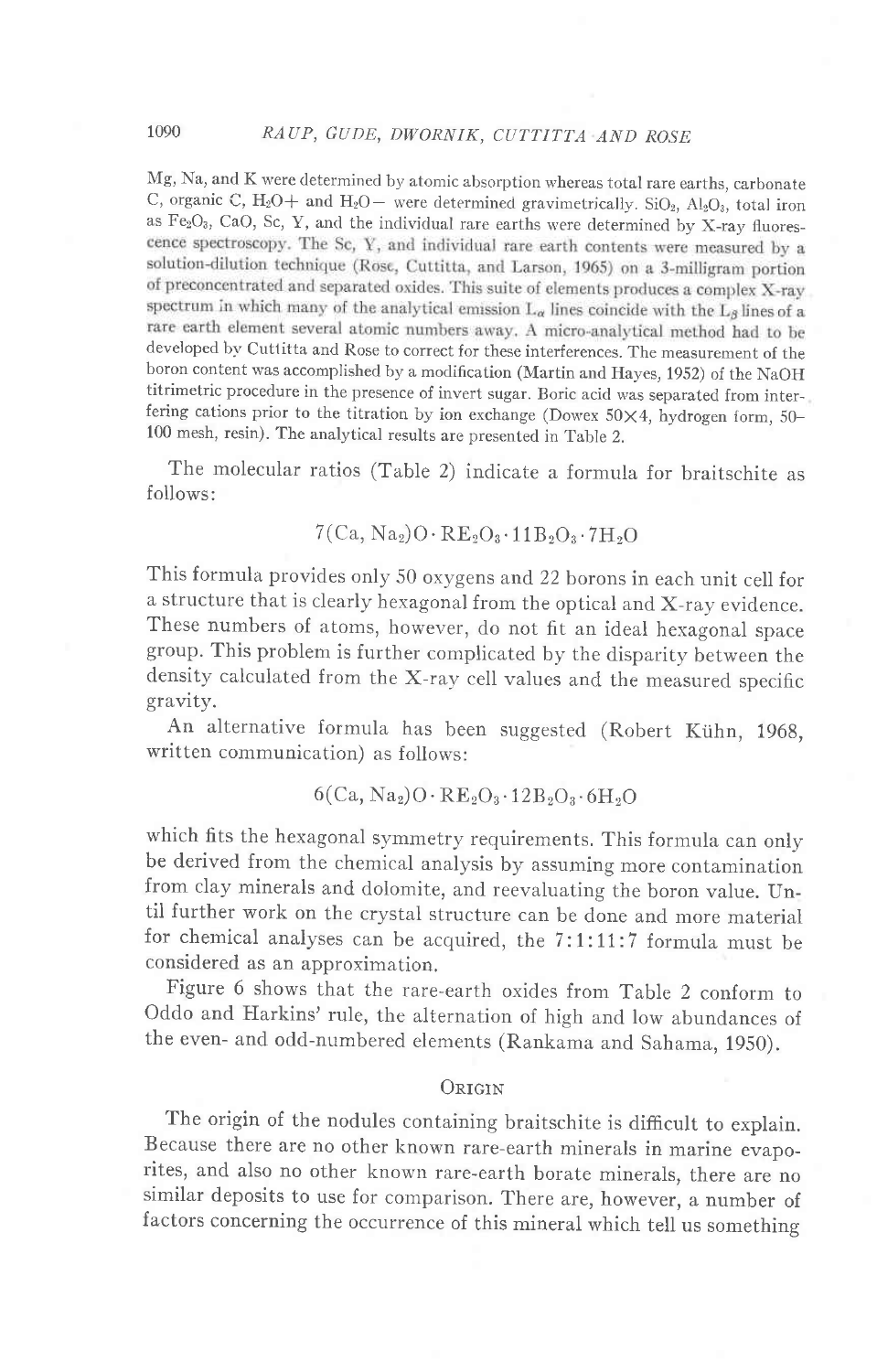| Oxide                                                                                                                        | Analysis <sup>1</sup><br>weight<br>percent | Recalculated<br>analysis <sup>2</sup><br>weight<br>percent | Molecular<br>proportions             | Molecular<br>ratio<br>$RE2O3=1$ | Molecular<br>Ratio<br>$H_2O = 7$ |
|------------------------------------------------------------------------------------------------------------------------------|--------------------------------------------|------------------------------------------------------------|--------------------------------------|---------------------------------|----------------------------------|
| SiO <sub>3</sub><br>$Al_2O_3$<br>Fe <sub>2</sub> O <sub>3</sub><br>CaO<br>Na <sub>9</sub> O<br>$\sum$ CaO                    | 6.0<br>1.8<br>1.6<br>19.6<br>1.5           | 21.8<br>1.68                                               | .389<br>.027                         |                                 |                                  |
| $+Na2O$<br>MgO<br>$B_2O_3$<br>$H2O+$<br>$H2O-$                                                                               | 0.31<br>42.9<br>6.9<br>0.42                | 48.2<br>7.75                                               | .416<br>.692<br>.430                 | 6.50<br>10.81<br>6.72           | 6.77<br>11.26<br>7.0             |
| CO <sub>2</sub><br>C (Organic)<br>${\rm Y_2O_3}$<br>La <sub>2</sub> O <sub>3</sub>                                           | 0.33<br>0.20<br>1.34<br>4.07               | 1.50<br>4.57                                               | .007<br>.014                         |                                 |                                  |
| Ce <sub>2</sub> O <sub>3</sub><br>$Pr_2O_3$<br>$Nd_2O_3$<br>Sm <sub>2</sub> O <sub>3</sub><br>Eu <sub>2</sub> O <sub>3</sub> | 6.81<br>0.89<br>3.27<br>0.84<br>0.35       | 7.64<br>1.00<br>3.67<br>0.941<br>0.390                     | .023<br>.003<br>.011<br>.003<br>.001 |                                 | ٠                                |
| $Gd_2O_3$<br>Tb <sub>0</sub><br>$\mathrm{Dy_{2}O_{3}}$<br>$Ho_2O_3$                                                          | 0.29<br>0.092<br>0.23<br>0.048             | 0.320<br>0.103<br>0.250<br>0.054                           | .001<br>.000<br>.001<br>.000         |                                 |                                  |
| $E_{\rm I}$ <sup>2</sup> O <sub>3</sub><br>$Tm_2O_3$<br>$Yb_2O_3$<br>$Lu_2O_3$<br>$RE_2O_3$                                  | 0.072<br>0.021<br>0.016<br>0.009<br>18.348 | 0.081<br>0.023<br>0.018<br>0.010<br>20.570                 | .000<br>.000<br>.000<br>.000<br>.064 | 1.0                             | 1.04                             |
| $Total \sum$                                                                                                                 | 99.91                                      | 100.000                                                    |                                      |                                 |                                  |

#### TABLE 2. CHEMICAL ANALYSIS AND CALCULATIONS FOR THE CHEMICAL FORMULA OF BRAITSCHITE

<sup>1</sup> Analysis of braitschite sample which contained minor amounts of quartz, dolomite, hematite and a chlorite-like mineral as determined by X-ray diffraction and optical<br>methods. B<sub>2</sub>O<sub>3</sub>, Na<sub>2</sub>O, CO<sub>2</sub>, H<sub>2</sub>O<sup>+</sup>, H<sub>2</sub>O<sup>-</sup>, and organic C were determined by Blanche<br>Ingram. K<sub>2</sub>O was reported as <0.1 (limit

The remaining elements were determined by Harry J. Rose, Jr. and Frank Cuttitta.<br><sup>2</sup> Recalculated analysis to 100% braitschite after elimination of constituents attribute to the above contaminants.

about its origin. The braitschite nodules are restricted to a thin stratigraphic zone, yet have a fairly wide areal extent. This zone is at the base of an anhydrite bed that immediately overlies an 11-foot thick sylvite bed that is near the top of a thick section of evaporite beds. The thick sequence of salt below this mineral-bearing zone (approx. 4,500 ft.) makes it unlikely that ascending hydrothermal solutions were the source of rare-earth elements. The braitschite nodules crosscut primary Iayering (Fig. 2) and also occur in halite veins that extend a few feet into the overlying anhydrite. Thus, a younger age is indicated for the nodules than for the enclosing rock, eliminating a detrital origin. Another factor arguing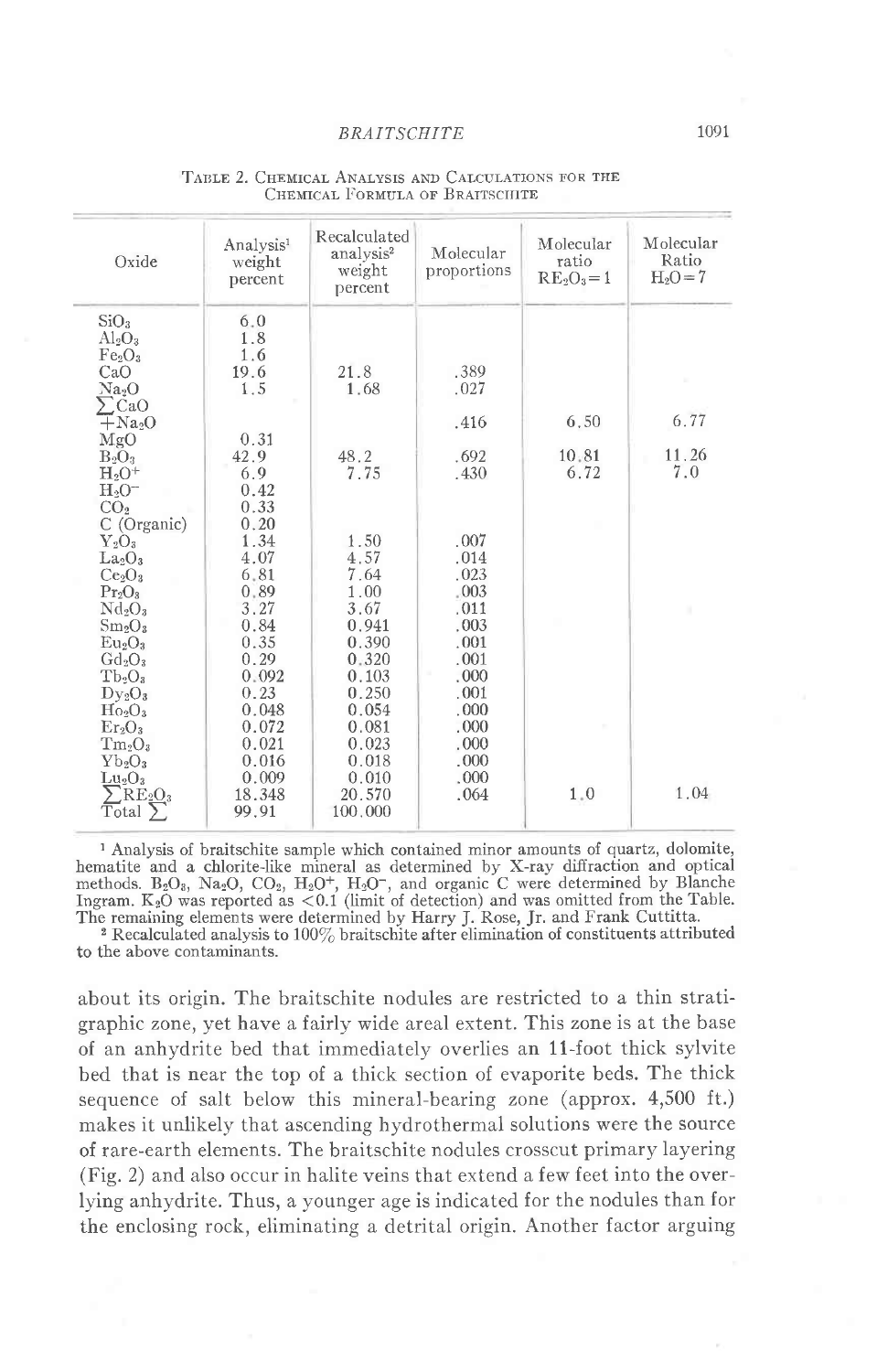

FIG. 6. Oddo and Harkins' Rule exemplified in braitschite. Yttrium is plotted above dysprosium (66).

against a detrital origin is that there are no rock or mineral fragments in these sediments that are hydraulic equivalents of the nodules. Therefore, the nodules probably formed as the result of a diagenetic process, and the elements involved were derived from the evaporite brines.

It might be assumed that the rare-earths in sea water could have been concentrated simply by evaporation and then precipitated as a rare-earth borate in the final stages of evaporation. The total rare-earth plus yttrium content of sea water is 0.00034 ppm (Goldberg, 1965). The total content of Na, K, and Cl is 2.9 percent. Thus, the ratio of rare-earths plus yttrium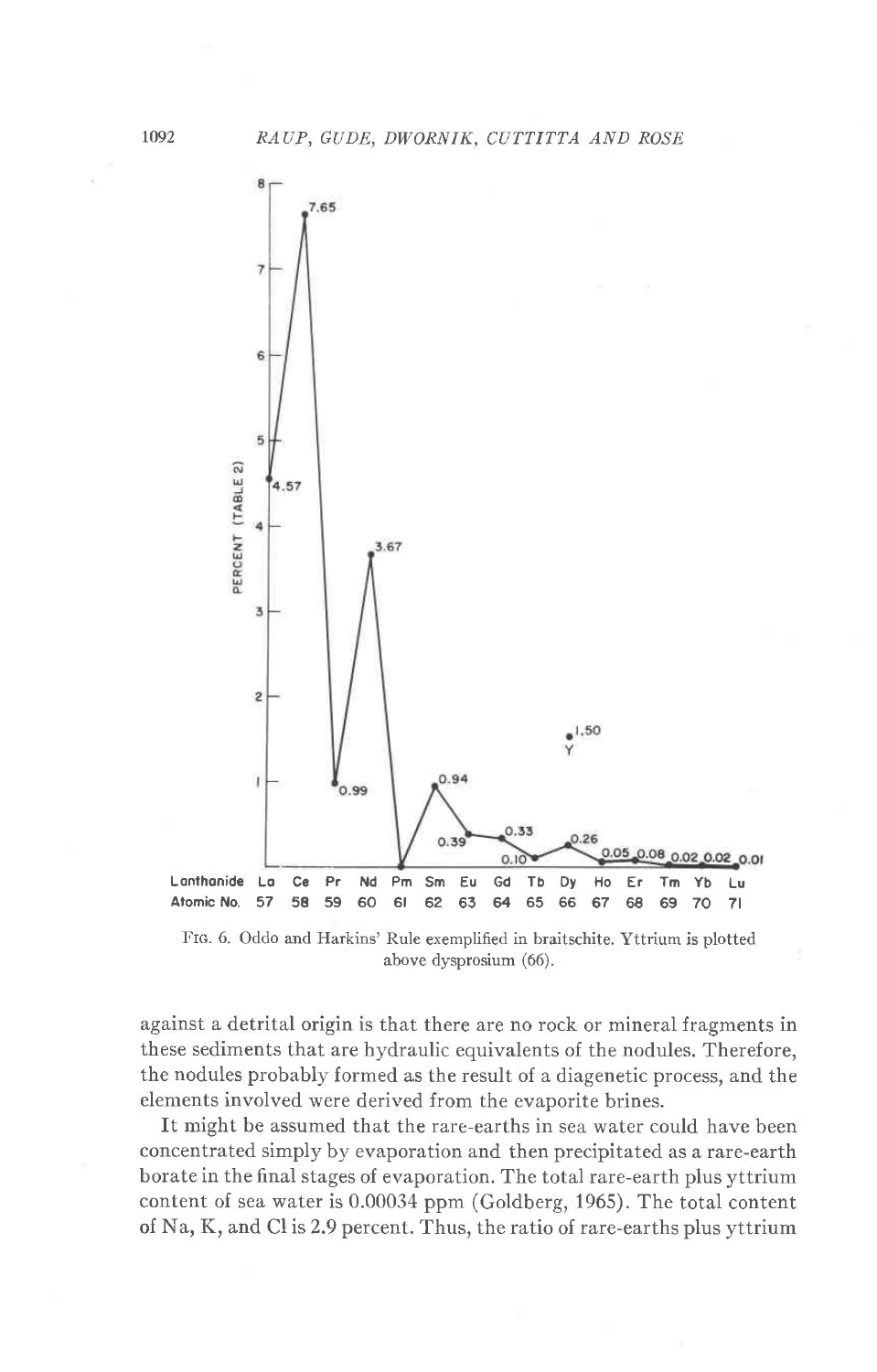to  $Na + K + Cl$  is 1:88,000,000. If we assume a 1 millimeter layer of rareearth oxides in the braitschite zone, this would require that 88,000 meters of halite and sylvite be deposited. To be conservative we will assume that half of the salt in the Paradox basin was lost to refluxing brines. This would still require the deposition of 44,000 meters of halite and sylvite which is about 20 times greater than the amount of salt that is in the basin. On the basis of this ratio it is reasonable that some process other than simple evaporation and precipitation from sea water was required.

It is possible that some, if not most of the rare-earth elements could have been carried into the Paradox basin by streams from the adjacent highlands. The Uncompahgre uplift, which flanks the northeast side of the basin was a positive area during Pennsylvanian time. The rare-earth content of the igneous and metamorphic rocks of the uplift ranges between 300 and 500 ppm based on 53 semiquantitative spectrographic analyses. The streams draining this area could have contributed substantial quantities of rare-earths to the brines in the closed basin. Further concentration by evaporation in the basin could have yielded brines with a rare-earth content much higher than could have been achieved by concentration of sea water. A relevant fact in this discussion is the rare-earth distribution in braitschite (Fig.6), which shows a "normal" Oddo and Harkins distribution—cerium is in greater abundance than lanthanum. The rare-earth distribution in the rocks of the Uncompahgre uplift is very similar to that for braitschite-these also have a high cerium content. The rare-earth distribution in sea water, however, is different from braitschite in that the cerium content of sea water is lower than either lanthanum or neodymium. Had the rare-earths in braitschite been concentrated from sea water, and the nodules formed by inorganic chemical precipitation, the distribution in braitschite should be similar to that in sea water. The fact that the distribution is similar to that in the uplift rocks indicates those as a possible source.

The mineral assemblage in the braitschite nodules indicates a complex chemical environment during their formation. The nodules are an intimate intergrowth of braitschite, anhydrite, halite, authigenic quartz, hematite and chalcopyrite. The anhydrite, halite and quartz are normal in marine evaporites. Ilematite frequently occurs in sylvite and carnallite and is probably the result of an exsolution phenomenon (Braitsch,1962, p. 171). Hematite can also be formed by the action of iron reducing bacteria-Leptothrix (Müller and Schwartz, 1955). Chalcopyrite is unusual in this environment in that this is the first known occurrence in marine evaporites. Because of the low copper content in sea water it is likely that the source of the copper is the same as that for the rare-earths. The association of hematite and chalcopyrite seems anomalous. Garrels and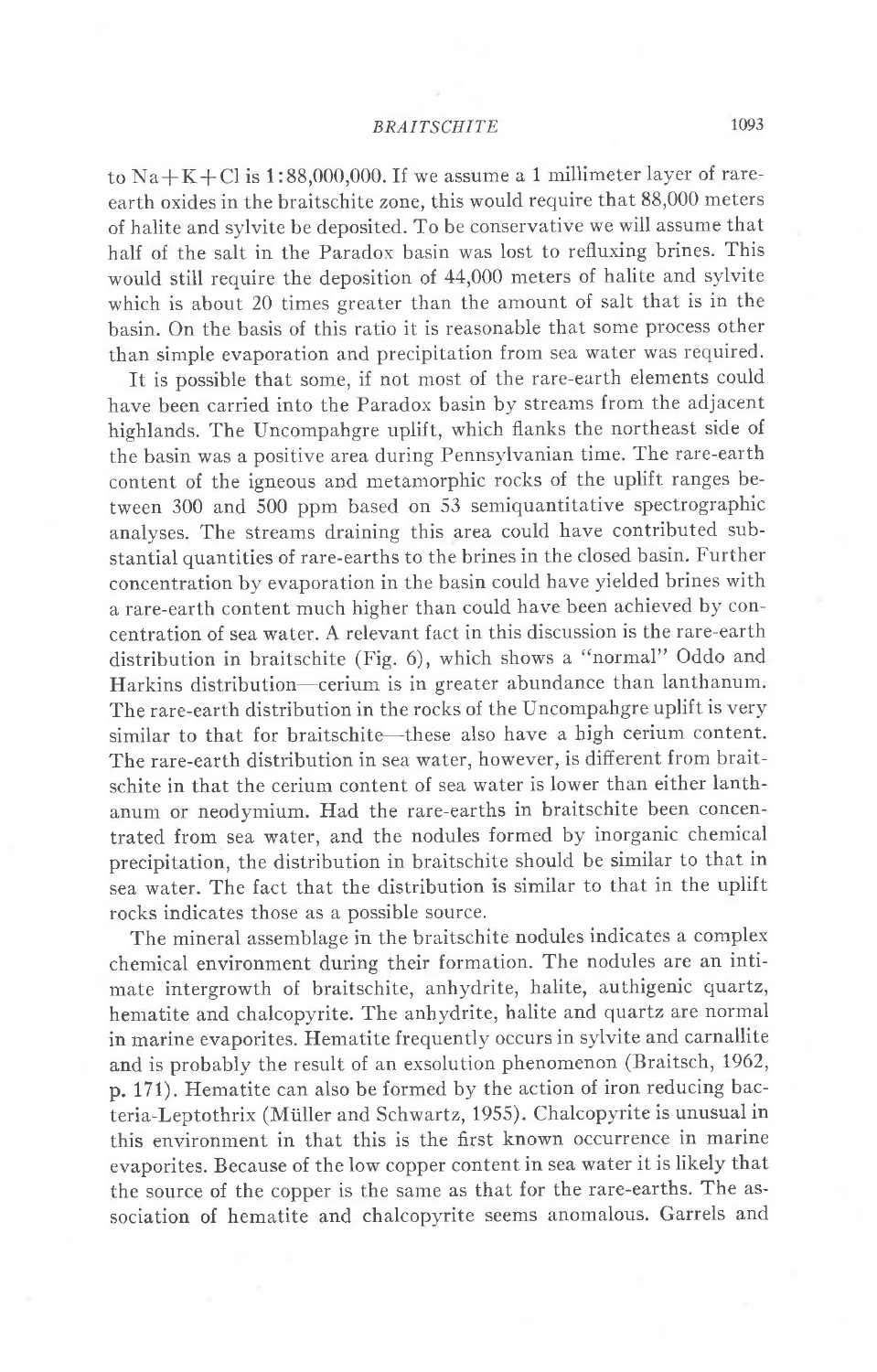Christ (1965, p. 169) however, show that hematite and chalcopyrite can coexist in equilibrium under very limited conditions.

In summary, the postulated mode of origin of the braitschite nodules is as follows: rare-earth elements, boron, calcium, iron and copper were concentrated in the basin brines. This brine could have occupied the interstitial space in the crystal "mush" of sylvite and halite at the top of the salt bed. During lithification the brine might have been expelled against the overlying anhydrite to react with it, to form the braitschite nodules.

### **ACKNOWLEDGMENTS**

The writers wish to acknowledge the assistance and cooperation o{ H. V. W. Donohoo, K. O. Linn, and G. R. Grandbouche of the Texas Gulf Sulphur Co., who made the mine workings available for sample collecting, made core material available, and granted permission to publish the data. Many of our colleagues in the U.S. Geoloical Survey assisted in this study. Experimental results were made available by the following: A. L. Sutton and H. W. Worthing, spectrographic analyses; B. Ingram, partial chemical analyses; J. R. Clark, single-crystal X-ray precession patterns; D. E. Appleman, refinement of X-ray diffraction powder data; R. E. Wilcox, optical determinations; H. L. Groves, Jr., and I. C. Frost, mineral separations; M. E. Johnson, thin sections; P. D. Blackmon, electron micrograph. J. W. Adams tested the mineral for absorption in the visible region. Discussions with Michael Fleischer and C. L. Christ and critical comments on the manuscript by R. C. Erd, J. W. Adams, R. Kiihn and R. J. Hite were most helpful. The assistance of R. Anstead of NASA in preparation of the scanning electron micrographs is also acknowlledged.

#### **REFERENCES**

- Aoans, J. W. (1965) The visible region absorption spectra of rare-earth minerals. Amer. Mineral, 50, 356-366.
- BORCHERT, H., AND R. O. MUIR (1964) Salt deposits-The origin, metamorphism, and deformation of evaporites. D. Van Nostrand Company, Ltd, London.
- BRAITSCH, O. (1962) Entstehung und Stoffbestand der Salzlagerstätten. Springer Verlag., Berlin-Göttingen-Heidelberg.
- EVANS, H. T., Jr., D. E. Appleman AND D. S. HANDWERKER (1963) The least squares refinement of crystal unit cells with powder diffraction data by an automatic computer indexing method. (abstr.) Amer. Crystallogr. Assoc., Ann. Meet., Cambridge,  $Mass., Prog. Abstr., 42.$
- FROST, I. C. (1959) An elutriating tube for the specific gravity separation of minerals. Amer. Mineral., 44, 886-890.
- GARRELS, R. M., AND C. L. CHRIST (1965), Solutions, Minerals and Equilibria. Harper and Row, New York.
- GOLDBERG, E. D. (1965), Minor elements in sea water, in Chemical Oceanography, Vol. 1, Academic Press, Inc., New York, 163-196.
- GUDE, A. J., 3rd AND J. C. HATHAWAY (1961) A diffractometer mount for small samples. Amer. Mineral., 46, 993-998.
- Hrre, R. J. (1960) Stratigraphy of the saline facies of the Paradox member of the Hermosa formation of southeastern Utah and southwestern Colorado. In Four Corners Geol'. Soc., Guidebook Field Conf. 3. Geology of the Paradox basin fold and fault belt, 1960, 86-89.